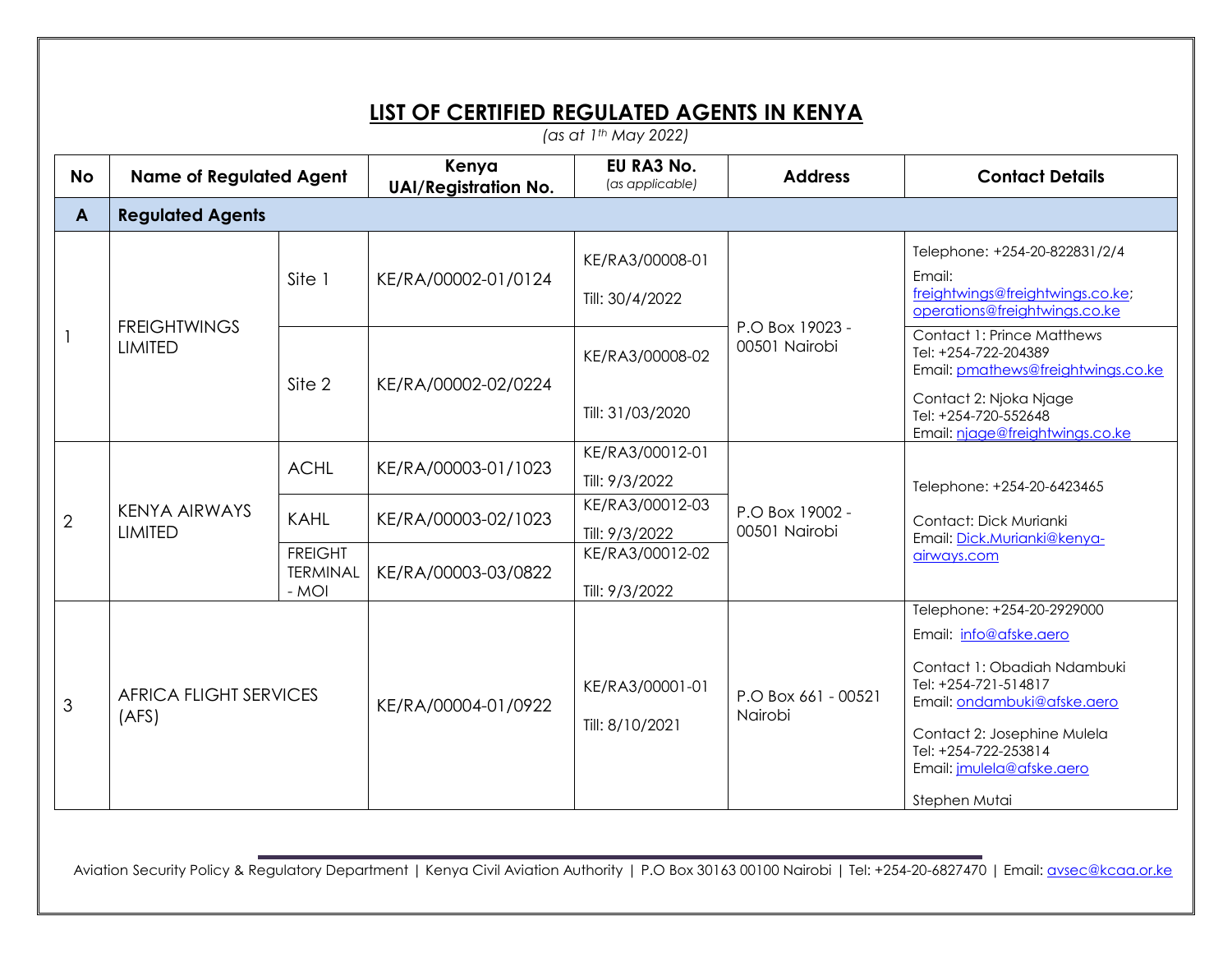|                |                                                      |        |                              |                 |                                                     | Tel; +254-723-580963                                                                           |
|----------------|------------------------------------------------------|--------|------------------------------|-----------------|-----------------------------------------------------|------------------------------------------------------------------------------------------------|
|                |                                                      |        |                              |                 |                                                     | Email: smutai@afske.aero                                                                       |
| $\overline{4}$ | KUEHNE + NAGEL<br><b>KENYA LIMITED</b>               |        |                              | KE/RA3/00013-01 |                                                     | Telephone: +254-20-827411 / 6600000                                                            |
|                |                                                      | Site 1 | KE/RA/00005-01/0424          | Till: 9/2/2022  | P.O Box 69979 -<br>00400 Nairobi                    | Email: info.nairobi@kuhne-<br>nagel.com; info@kuehne-nagel.com                                 |
|                |                                                      | Site 2 | KE/RA/00005-02/0424          | KE/RA3/00022-01 |                                                     | Contact: Shaun Brunner<br>Tel: +254-729-111343                                                 |
|                |                                                      |        |                              | Till: 4/2/2022  |                                                     | Email: shaun.brunner@kuehne-<br>nagel.com                                                      |
|                |                                                      |        |                              |                 |                                                     | Telephone: +254-20-6827240/1 / +254-<br>722-511432                                             |
|                | DB SCHENKER LIMITED                                  |        | KE/RA/00006-01/0522          |                 | KE/RA3/00018-01<br>P.O Box 46757 -<br>00100 Nairobi | Email:<br>admin.kenya@dbschenker.com                                                           |
| 5              |                                                      |        | <b>Under recertification</b> | Till: 9/05/2022 |                                                     | Contact 1: Fred Gitonga<br>Tel: +254-706-747747                                                |
|                |                                                      |        | (Authorized till 8/6/2022)   |                 |                                                     | Email:<br>fred.gitonga@dbschenker.com                                                          |
|                |                                                      |        |                              |                 |                                                     | Contact 2: Francis Mwaniki<br>Tel: +254-706-737200<br>Email:<br>francis.mwaniki@dbschenker.com |
|                |                                                      |        |                              |                 |                                                     | Telephone: +254-20-6827964/5                                                                   |
|                | <b>FOX INTERNATIONAL</b><br><b>LOGISTICS LIMITED</b> |        |                              |                 |                                                     | Email: info@foxlogistics.co.ke                                                                 |
| 6              |                                                      |        | KE/RA/00007-01/0322          | KE/RA3/00006-01 | P.O Box 5295 - 00200<br>Nairobi                     | Contact 1: Robert Ongeri<br>Tel: +254-722-513954                                               |
|                |                                                      |        | <b>Under recertification</b> | Till: 21/2/2022 |                                                     | Email: robert@foxlogistics.co.ke                                                               |
|                |                                                      |        | (Authorized till 15/6/2022)  |                 |                                                     | Contact 2: Henry Ndive<br>Tel: +254-733-723335<br>Email: henry.ndive@foxlogistics.co.ke        |
|                | <b>GENERAL FREIGHTERS</b><br><b>LIMITED</b>          |        | KE/RA/00008-01/1223          |                 | P.O Box 39238 -<br>00623 Nairobi                    | Telephone: +254-20-3542451 /<br>827352/54/57 / 824696                                          |
| $\overline{7}$ |                                                      |        |                              | KE/RA3/00009-01 |                                                     | Contact 1: Naaz Nazarali                                                                       |
|                |                                                      |        |                              | Till: 18/4/2022 |                                                     | Tel: +254-722-702808<br>Email: naaz@generalfreighters.com                                      |

Aviation Security Policy & Regulatory Department | Kenya Civil Aviation Authority | P.O Box 30163 00100 Nairobi | Tel: +254-20-6827470 | Email: **avsec@kcaa.or.ke**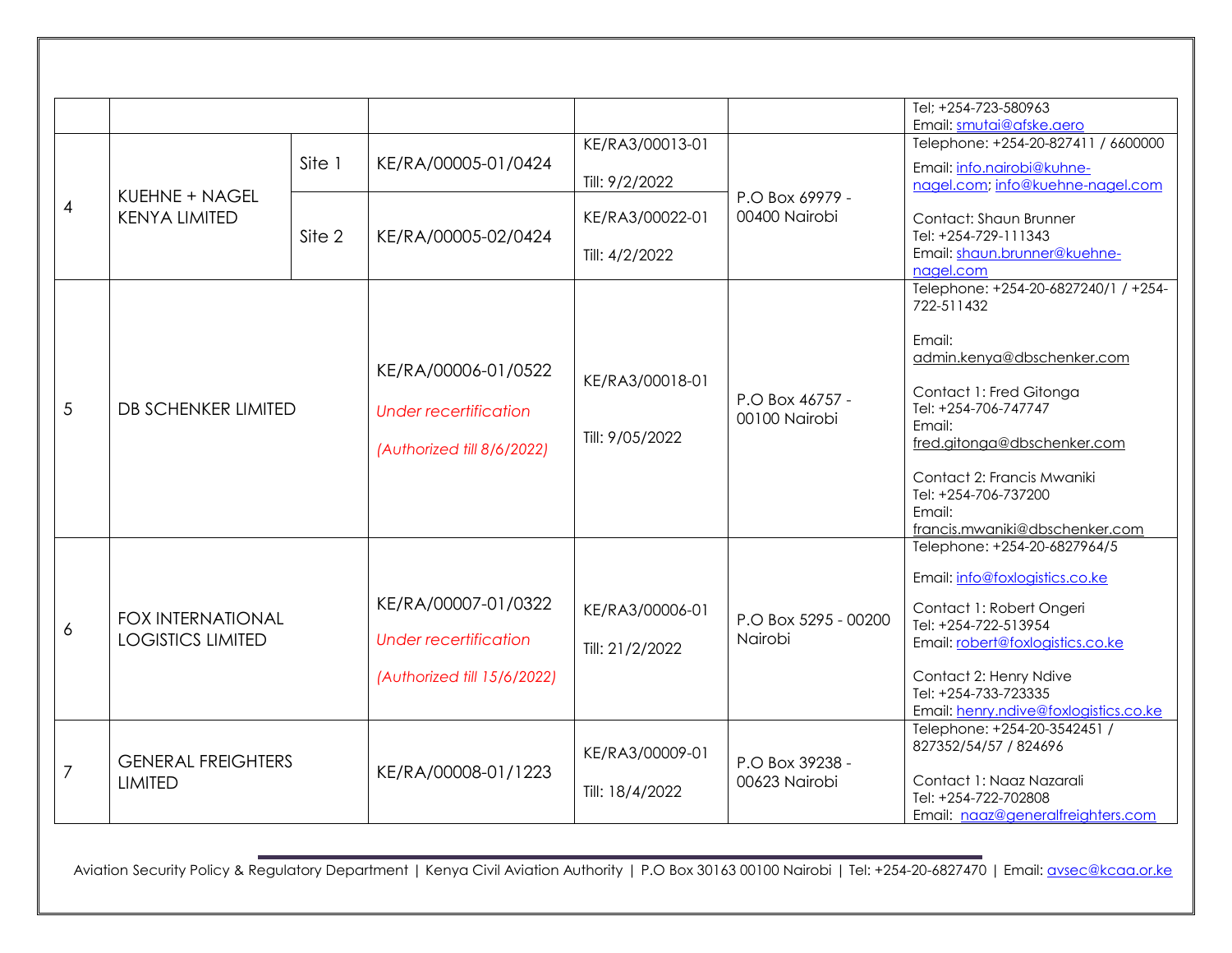|                 |                                                      |                     |                     |                  |                                     | Contact 2: Mr. S. Bhandari<br>Tel: +254-722-514263                                                |
|-----------------|------------------------------------------------------|---------------------|---------------------|------------------|-------------------------------------|---------------------------------------------------------------------------------------------------|
|                 |                                                      |                     |                     |                  |                                     | Email:                                                                                            |
|                 |                                                      |                     |                     |                  |                                     | bhandari@generalfreighters.com                                                                    |
|                 |                                                      |                     |                     |                  |                                     | Contact 3: George Ochieng<br>Tel: +254-720-083604<br>Email: ogeorgeotis@gmail.com                 |
|                 |                                                      |                     |                     |                  |                                     | Contact 4: Patrick Mulama<br>Tel: +254-722-702809<br>Email: bulindamulama@yahoo.com               |
|                 |                                                      | Siginon<br>Global   | KE/RA/00009-01/0224 | N/A              |                                     | Telephone: +254-20-2636764 /<br>2642961 / +254-722-205004 / +254-<br>728970760                    |
| 8               | <b>SIGINON GROUP</b><br><b>LIMITED</b>               | Siginon<br>Aviation | KE/RA/00009-02/0224 | KE/RA3/00019-01  | P.O Box 55953 -<br>00200 Nairobi    | Email: aviation@siginon.com                                                                       |
|                 |                                                      |                     |                     | Till: 03/02/2023 |                                     | Contact: David Kones Kiptum<br>Tel: +254-722-571813/+254-734-944414<br>Email: dkiptum@siginon.com |
|                 |                                                      |                     |                     | N/A              |                                     | Telephone: +254-732-189000 / +254-                                                                |
|                 |                                                      | Site 1              | KE/RA/00010-01/0623 |                  |                                     | 720-251000                                                                                        |
|                 | <b>BLUEBIRD</b><br><b>AVIATION</b><br><b>LIMITED</b> |                     |                     |                  | P.O Box 52382 -                     | Email: safety@bluebirdaviation.com                                                                |
| 9               |                                                      | Site 2              | KE/RA/00010-02/0623 | N/A              | 00200 Nairobi                       |                                                                                                   |
|                 |                                                      |                     |                     |                  |                                     | Contact: Capt Mohamed Adan<br>Tel: +254-722-389289                                                |
|                 |                                                      |                     |                     |                  |                                     | Email: ma@bluebirdaviation.com                                                                    |
|                 | <b>SWISSPORT CARGO SERVICES</b><br><b>LIMITED</b>    |                     | KE/RA/00013-01/1022 |                  | P.O Box 19177 -<br>00501<br>Nairobi | Telephone: +254-719055 / +254-20-                                                                 |
|                 |                                                      |                     |                     | KE/RA3/00020-01  |                                     | 2770603                                                                                           |
| 10 <sup>°</sup> |                                                      |                     |                     |                  |                                     | Email:                                                                                            |
|                 |                                                      |                     |                     | Till: 5/9/2021   |                                     | suleiman.seif@swissport.com;<br>Peterson.kimeu@swissport.com                                      |
| 11              | OKAMOTO FREIGHT SERVICES<br><b>LIMITED</b>           |                     | KE/RA/00014-01/1123 | N/A              | P.O Box 22124 -<br>00400 Nairobi    | Telephone: +254-20-2131075 / +254-<br>722-817153 / +254-20-822198 / 821820                        |
|                 |                                                      |                     |                     |                  |                                     | Email: info@okamoto-fs.com                                                                        |
|                 |                                                      |                     |                     |                  |                                     | Contact: Jonathan Musili Muia<br>Tel: +254-720-316446<br>Email: mwai@okamoto-fs.com               |

Aviation Security Policy & Regulatory Department | Kenya Civil Aviation Authority | P.O Box 30163 00100 Nairobi | Tel: +254-20-6827470 | Email: **avsec@kcaa.or.ke**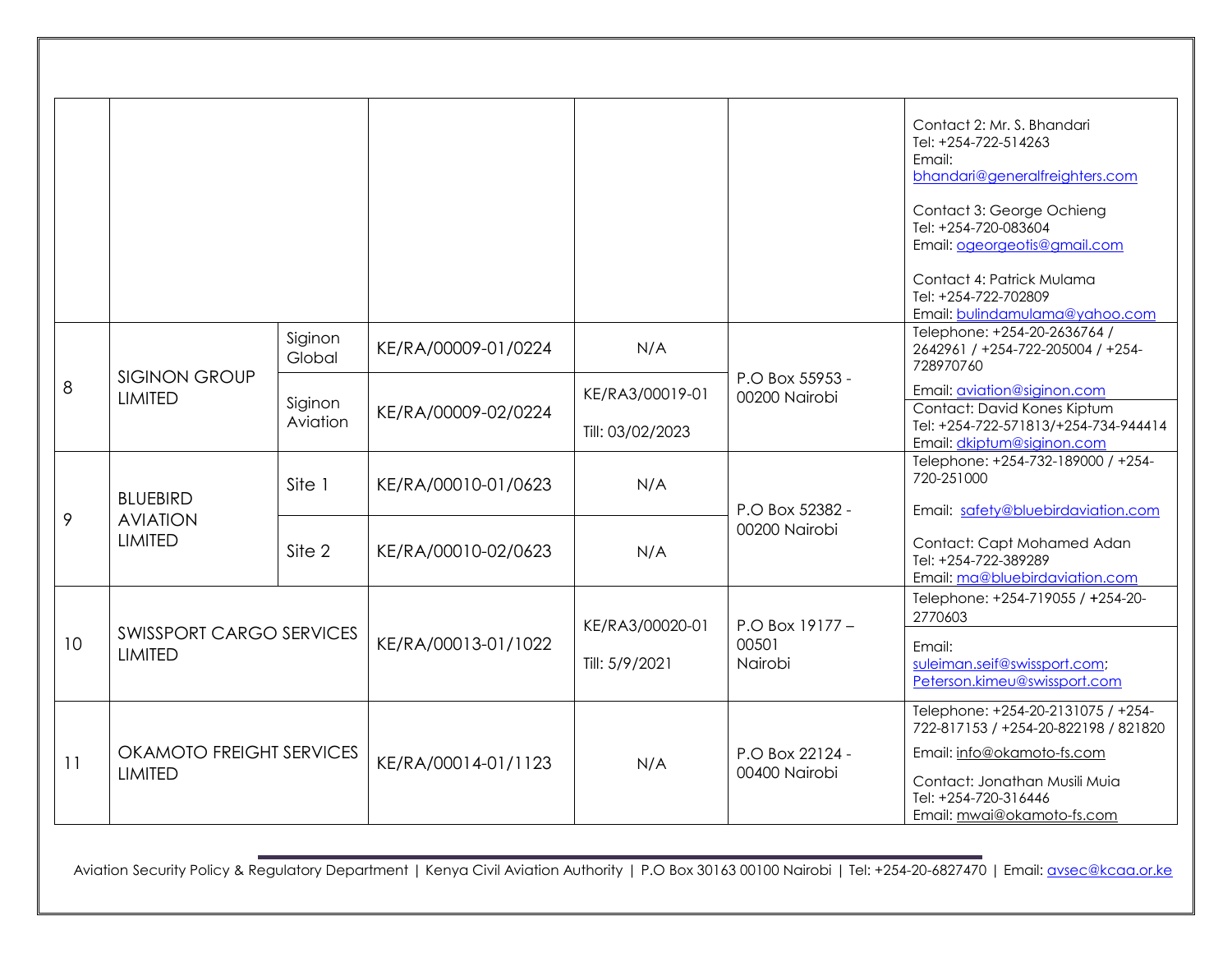|    |                                                                            |                 |                     |                  |                                  | Jackson Musili Kyengo<br>Tel: +254-720-316446                                                                                       |
|----|----------------------------------------------------------------------------|-----------------|---------------------|------------------|----------------------------------|-------------------------------------------------------------------------------------------------------------------------------------|
|    | <b>FREIGHT-IN-TIME LIMITED</b>                                             |                 | KE/RA/00015-01/1022 | KE/RA3/00007-01  | P.O Box 41852 -<br>00100 Nairobi | Telephone: +254-20-4453780/1/2/3 /<br>827044/827248/827337/ +254-722-<br>742933 / 0732-900714                                       |
| 12 |                                                                            |                 |                     |                  |                                  | Email: fit@freight-in-time.com                                                                                                      |
|    |                                                                            |                 |                     | Till: 19/2/2022  |                                  | Contact: Vinesh Bhatti<br>Tel: +254-732-900727<br>Email: vinesh@freight-in-time.com                                                 |
|    |                                                                            |                 |                     | KE/RA3/00004-01  |                                  | Telephone: +254-709-885000                                                                                                          |
|    |                                                                            | Site 1          | KE/RA/00016-01/0722 |                  |                                  | Email: airflo-info.nbo@panalpina.com                                                                                                |
| 13 | <b>AIRFLO LIMITED</b>                                                      |                 |                     | Till: 15/2/2022  | $P.O$ Box 19121 -                | Contact: Andrew Kung'a                                                                                                              |
|    |                                                                            | Site 2          | KE/RA/00016-02/0120 | KE/RA3/00023-01  | 00501 Nairobi                    | Tel: +254-720-818315<br>Email:                                                                                                      |
|    |                                                                            | <b>Delisted</b> |                     | Till: 20/12/2020 |                                  | andrew.kunga@panalpina.com                                                                                                          |
| 14 | <b>GLOBAL FREIGHT LOGISTICS</b><br><b>LTD</b>                              |                 | KE/RA/00017-01/1222 | KE/RA3/00010-01  | P.O Box 45787 -<br>00100 Nairobi | Telephone: +254-20-827777 / 822238 /<br>+254-733-911045/6/7<br>Email: info@globalfreight.co.ke<br>Contact: Ahmed Farah Safari +254- |
|    |                                                                            |                 |                     | Till: 16/7/2022  |                                  | 722963639<br>Email: infoi@globalfreight.co.ke                                                                                       |
|    | AFRICAIR MANAGEMENT &<br><b>LOGISTICS LIMITED</b><br>15<br><b>Delisted</b> |                 | KE/RA/00018-01/1219 | KE/RA3/00002-01  | P.O Box 19224-<br>00501 Nairobi  | Telephone: +254-20-6827536-/<br>6827537; Email: info@africair gero<br>Guy Mertens: +254-736-250100                                  |
|    |                                                                            |                 |                     | ++/2/2020        |                                  | Email: auvmertens@africair.aero<br>Amos Ovier: +254-735-250200                                                                      |
| 16 | MAYA FREIGHT (K) LIMITED                                                   |                 | KE/RA/00019-01/0224 | KE/RA3/00015-01  | P.O Box 49125 -<br>00100 Nairobi | Telephone: 254-20-6822025/<br>6822486/9                                                                                             |
|    |                                                                            |                 |                     | Till: 25/3/2020  |                                  | Email: info@eaga.co.ke<br>Contact 1: Charles Odula<br>Tel: +254-702-558802 / 0721275639                                             |

Aviation Security Policy & Regulatory Department | Kenya Civil Aviation Authority | P.O Box 30163 00100 Nairobi | Tel: +254-20-6827470 | Email: **avsec@kcaa.or.ke**